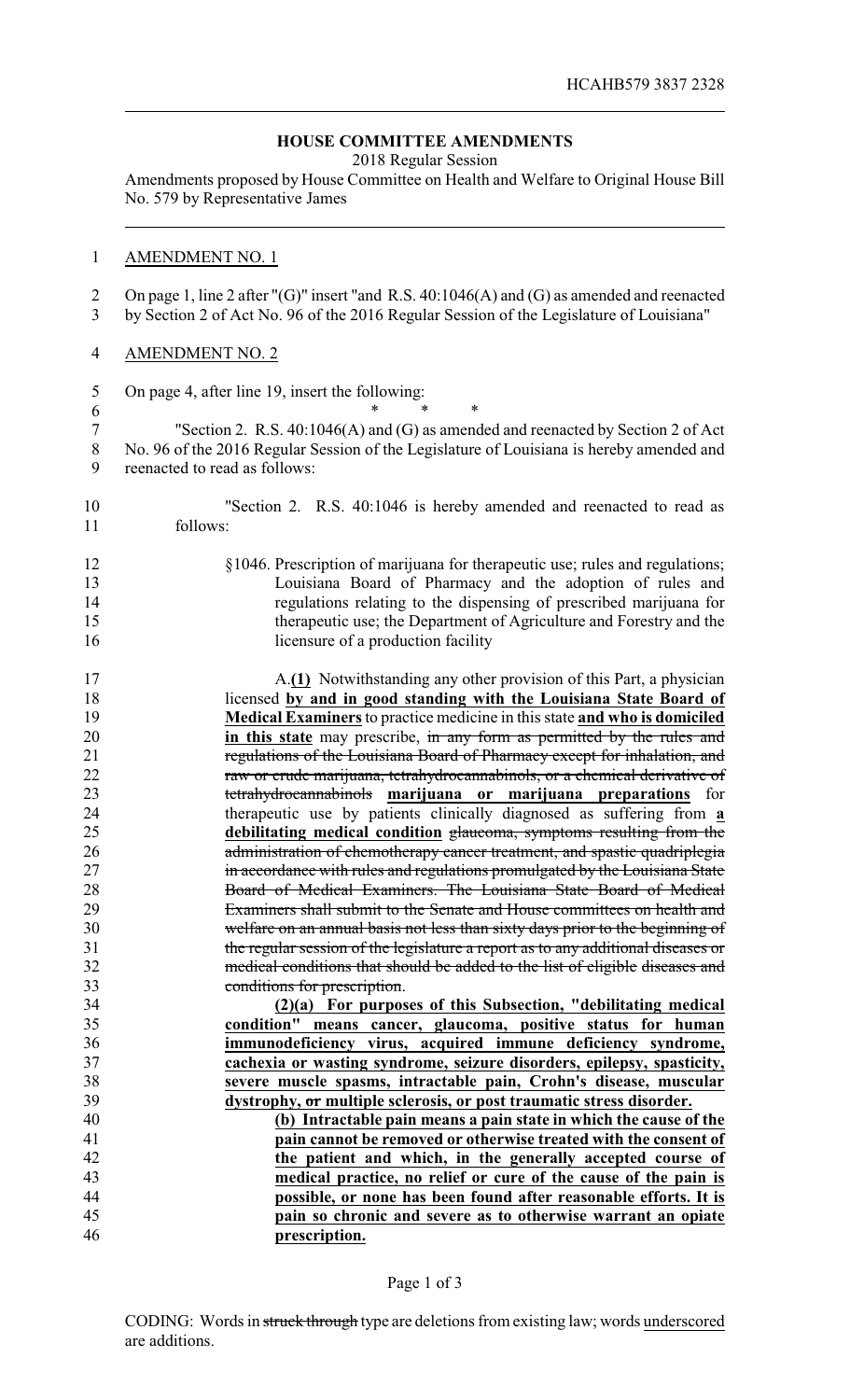**(c) The Louisiana Board of Medical Examiners shall adopt rules relating to the approval or denial of additional qualifying conditions.**

 **(b)(d) If the United States Food and Drug Administration approves the use of medical marijuana in the same form provided for in this Part for any debilitating medical condition specifically identified in this Paragraph, that medical condition shall no longer be covered by the provisions of this Part.**

 **(c)(e) If the United States Food and Drug Administration approves the use of medical marijuana in a form or derivative different than provided for in this Part for any debilitating medical condition specifically identified in this Paragraph, the disease state shall remain covered by the provisions of this Part. The patient shall first be treated by the approved form or derivative of medical marijuana through utilization of step therapy or fail first protocols. If, after use of the United States Food and Drug Administration approved form or derivative of medical marijuana, the physician determines that the preferred treatment required under step therapy or fail first protocol has been ineffective in the treatment of the patient's debilitating medical condition, he may prescribe the form of medical marijuana provided for in this Part for use by the patient as medically necessary.**

 **(3) For purposes of this Part, "prescribe" or "prescription" means an order from a physician domiciled in Louisiana and licensed and in good standing with the Louisiana Board of Medical Examiners and authorized by the board to prescribe medical marijuana that is patient-specific and disease-specific in accordance with Paragraph (2) of this Subsection, and is communicated by any means allowed by the Louisiana Board of Pharmacy to a Louisiana-licensed pharmacist in a Louisiana-permitted dispensing pharmacy as described in Subsection G of this Section, and is preserved on file as required by Louisiana law or federal law regarding medical marijuana.**

 **(4) Physicians shall may prescribe the use of medical marijuana for treatment of debilitating medical conditions in accordance with rules and regulations promulgated by the Louisiana State Board of Medical Examiners.**

 **(5) Any member of the public may petition the Louisiana State Board of Medical Examiners for the addition of serious medical conditions and medical marijuana treatment options.**

 **(5)(6) The Louisiana State Board of Medical Examiners shall submit to the Senate and House committees on health and welfare on an annual basis not less than sixty days prior to the beginning of the regular session of the legislature a report as to any additional diseases or medical conditions that should will be added to the list of eligible diseases and conditions for recommendation pursuant to review of public notice and comment.**

 I.**G.(1)** The Louisiana Board of Pharmacy shall develop an annual, nontransferable specialty license for a pharmacy to dispense prescribed marijuana for therapeutic use and shall limit the number of such licenses granted in the state to no more than ten licensees. The Louisiana Board of Pharmacy shall develop rules and regulations regarding the geographical locations of dispensing pharmacies in Louisiana.

 **(2) Pharmacists licensed pursuant to this Section may dispense marijuana preparations and marijuana paraphernalia to patients enrolled in the state-sponsored medical marijuana program in Louisiana, their caregivers, and minor patients' domiciliary parents.**

 **(3) Licensed dispensing pharmacies may not dispense raw or crude marijuana to patients, patients' parents, or caregivers.**

45 \* \* \* \*